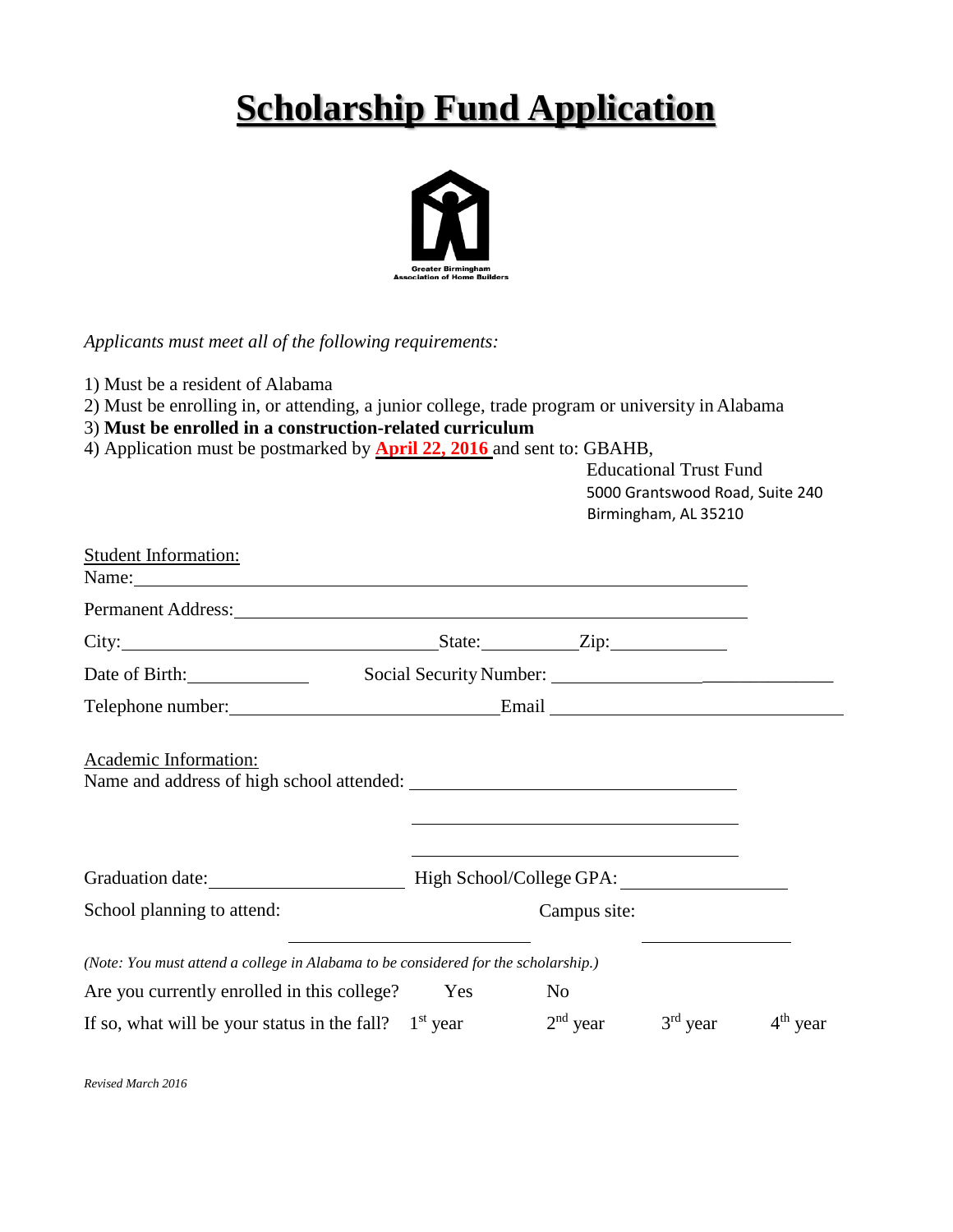### Planned Field of Study:

*(Note: Planned field of study must be construction-related—example: plumbing, electrical technology, carpentry, etc. Additional consideration will be given to students who plan to study in the two-year trades and those four-year students already accepted into their construction-related intended field ofstudy.)*

Career Objective:

| Loans<br>Scholarships               |                                      |                                                                                                                                                                                                                                     |                                                                                                    |
|-------------------------------------|--------------------------------------|-------------------------------------------------------------------------------------------------------------------------------------------------------------------------------------------------------------------------------------|----------------------------------------------------------------------------------------------------|
| <b>Asset Information:</b><br>apply) |                                      | How do you plan to finance your education? (Check all that                                                                                                                                                                          |                                                                                                    |
|                                     | Number of Dependents:                |                                                                                                                                                                                                                                     |                                                                                                    |
|                                     |                                      | Name: Occupation:                                                                                                                                                                                                                   |                                                                                                    |
|                                     |                                      | Spouse: Living Deceased Not Applicable                                                                                                                                                                                              |                                                                                                    |
|                                     |                                      |                                                                                                                                                                                                                                     | Number of younger brothers or sisters: How many siblings currently attend college?                 |
|                                     | Number of older brothers or sisters: |                                                                                                                                                                                                                                     |                                                                                                    |
|                                     |                                      | Occupation: Decumation:                                                                                                                                                                                                             |                                                                                                    |
|                                     |                                      | City: State: Zip:                                                                                                                                                                                                                   |                                                                                                    |
|                                     |                                      | Address: <u>example</u> and the contract of the contract of the contract of the contract of the contract of the contract of the contract of the contract of the contract of the contract of the contract of the contract of the con |                                                                                                    |
| Mother: Living Deceased             |                                      | Name:                                                                                                                                                                                                                               |                                                                                                    |
|                                     |                                      | Occupation: Decumation:                                                                                                                                                                                                             |                                                                                                    |
|                                     |                                      | City: State: Zip:                                                                                                                                                                                                                   |                                                                                                    |
|                                     |                                      |                                                                                                                                                                                                                                     |                                                                                                    |
| Father: Living Deceased             |                                      |                                                                                                                                                                                                                                     |                                                                                                    |
| Are you a dependent? Yes No         |                                      |                                                                                                                                                                                                                                     | If yes, please fill out parental and sibling information below. If no, skip to spouse information. |
| Family Information:                 |                                      |                                                                                                                                                                                                                                     |                                                                                                    |

Family Contributions (including support from parents, step-parents, spouse, and other contributions)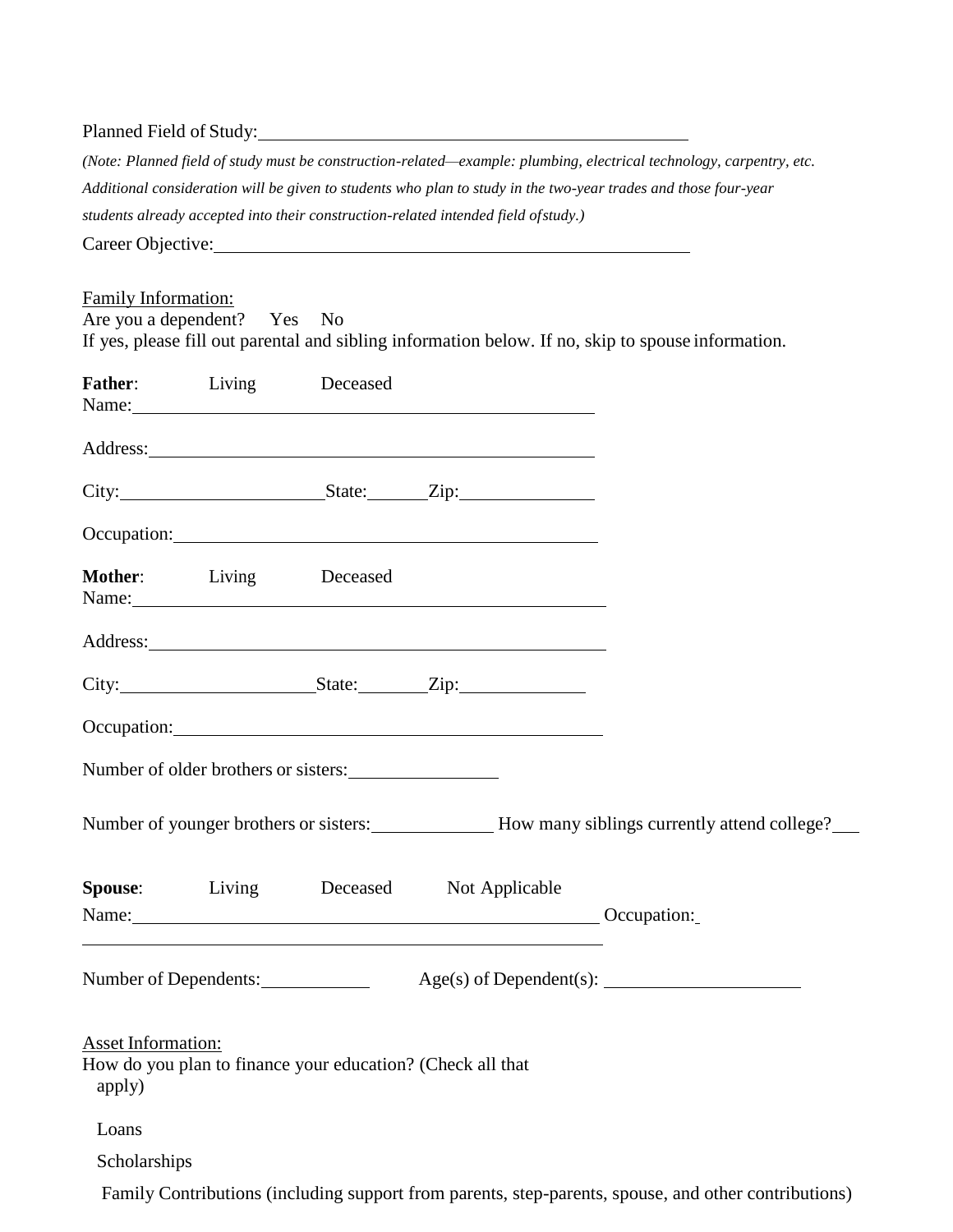| \$0-\$29,999                                  | \$30,000-\$44,999                                                                 | \$45,000-\$59,999  |
|-----------------------------------------------|-----------------------------------------------------------------------------------|--------------------|
| \$60,000-\$74,999                             | \$75,000-\$89,999                                                                 | More than \$90,000 |
|                                               | Please note other financial information to be considered: _______________________ |                    |
|                                               |                                                                                   |                    |
| <b>Job Earnings</b>                           |                                                                                   |                    |
| Will you be employed while you are in school? | Yes<br>N <sub>o</sub>                                                             |                    |
|                                               |                                                                                   |                    |
| Salary: \$                                    |                                                                                   |                    |
| Savings                                       |                                                                                   |                    |
|                                               | Other (please list)                                                               |                    |

Please describe your career goals as they relate to the housing industry and what this scholarship award means for you. (Use additional paper if necessary.)

Please list any school, community, or church activities in which you have participated.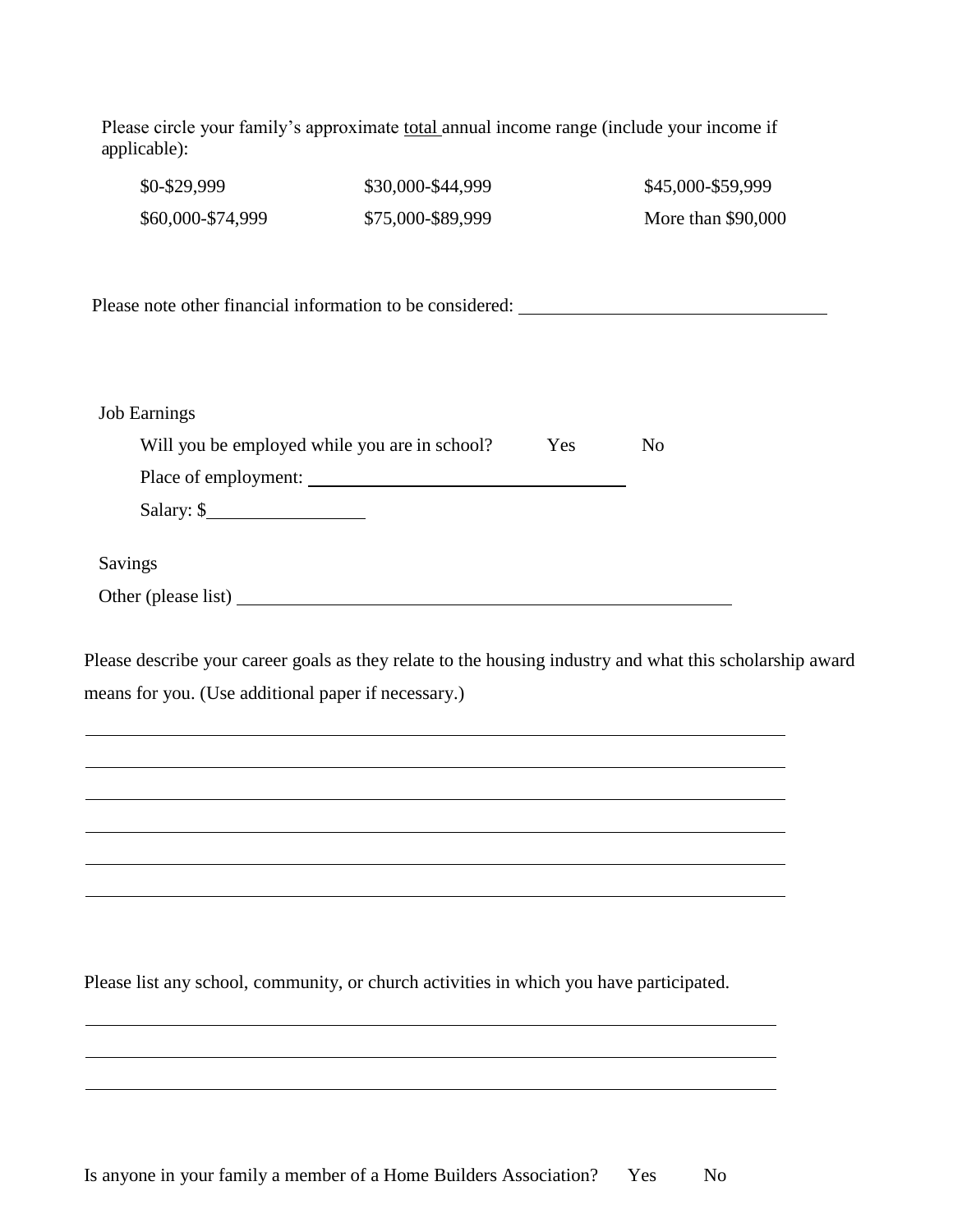If yes, which family member?

Which Home Builders Association are they a member of? \_\_\_\_\_\_\_\_\_\_\_\_\_\_\_\_\_\_\_\_\_\_\_\_\_\_\_

 $\mathcal{L}_\mathcal{L} = \mathcal{L}_\mathcal{L} = \mathcal{L}_\mathcal{L} = \mathcal{L}_\mathcal{L} = \mathcal{L}_\mathcal{L} = \mathcal{L}_\mathcal{L} = \mathcal{L}_\mathcal{L} = \mathcal{L}_\mathcal{L} = \mathcal{L}_\mathcal{L} = \mathcal{L}_\mathcal{L} = \mathcal{L}_\mathcal{L} = \mathcal{L}_\mathcal{L} = \mathcal{L}_\mathcal{L} = \mathcal{L}_\mathcal{L} = \mathcal{L}_\mathcal{L} = \mathcal{L}_\mathcal{L} = \mathcal{L}_\mathcal{L}$ 

How did you hear about this scholarship? \_\_\_\_\_\_\_\_\_\_\_\_\_\_\_\_\_\_\_\_\_\_\_\_\_\_\_\_\_\_\_\_\_\_\_\_\_\_\_\_\_\_\_\_\_\_\_